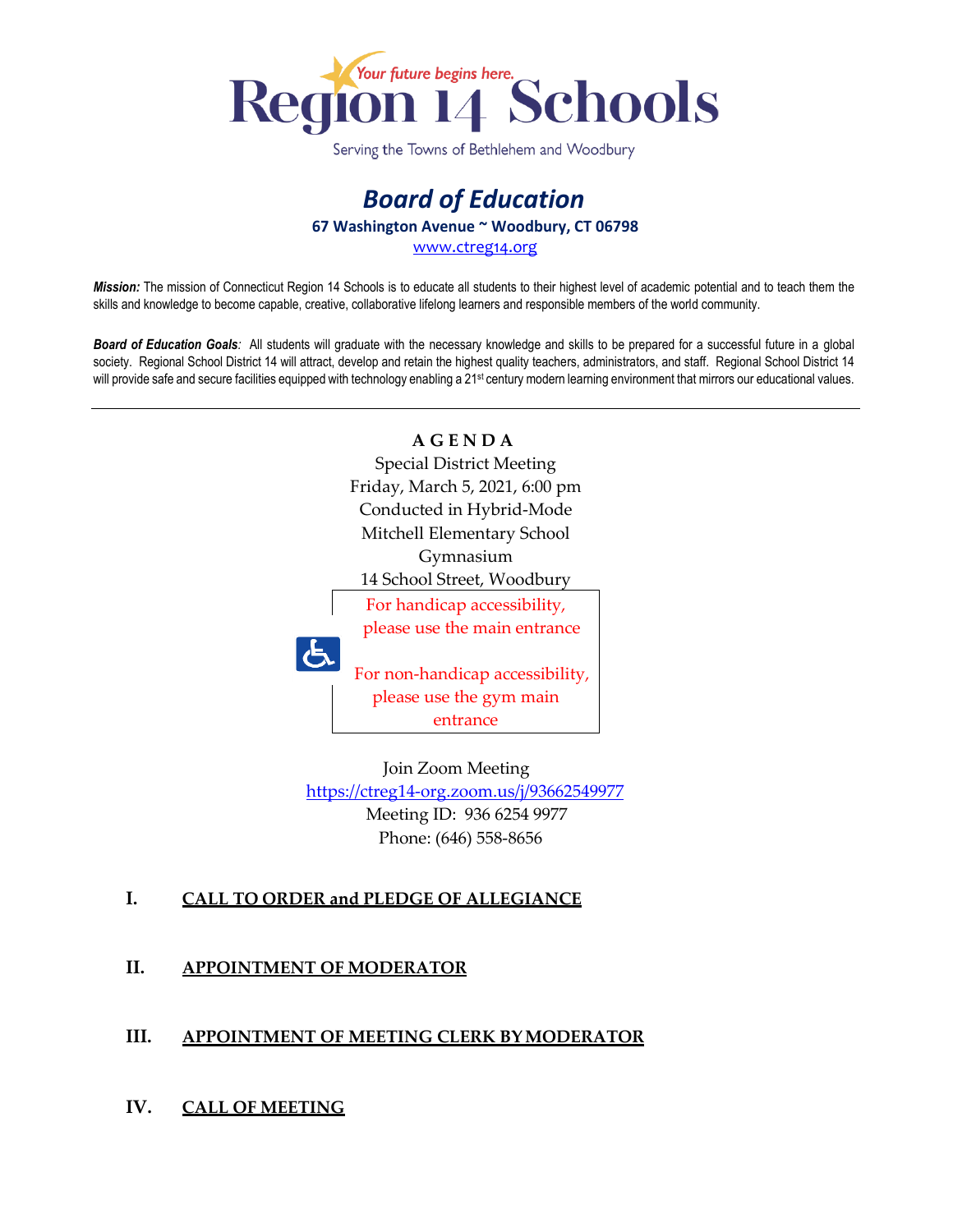All electors who are registered to vote in the Towns of Bethlehem and Woodbury, Connecticut, are hereby notified and warned that a Special District Meeting of Regional School District 14 will be held in the Gymnasium of Mitchell Elementary School, 14 School Street, Woodbury, Connecticut on Friday, March 5, 2021, at 6:00 p.m.

#### **Purpose:**

1) To nominate at least two (2) candidates who reside in Woodbury to fill a vacancy on the Regional School District 14 Board of Education for the remainder of the unexpired term (through June 30, 2022); and

2) to elect one (1) such person from said Woodbury candidates to fill the vacancy and serve on the Board for said term.

3) To nominate at least two (2) candidates who reside in Bethlehem to fill a vacancy on the Regional School District 14 Board of Education for the remainder of the unexpired term (through June 30, 2023); and

4) to elect one (1) such person from said Bethlehem candidates to fill the vacancy and serve on the Board for said term.

This District Meeting will be conducted in Hybrid-Mode per Executive Order 9H, where attendance and nominations can be made both in-person and via remote ("Zoom") meeting. Zoom may be accessed as follows:

Join Zoom Meeting <https://ctreg14-org.zoom.us/j/93662549977> Meeting ID: 936 6254 9977 Phone: (646) 558-8656

Following nominations, all ballots will then be cast **in-person** only at the Mitchell Elementary School Gymnasium. Voting will be closed 2 hours after the last nomination is made. The meeting room will be limited to a Covid-19 capacity restriction of 100 persons at any one time, mask requirement, and social distancing requirements.

### **V. NOMINATIONS**

Initial nominations will be accepted via those in-person followed by Zoom remote participants.

- Nominations should not exceed 3 minutes
- Second should not exceed 2 minutes
- Each nominee will be asked questions indicated below (in the order of their nomination). Responses limited to 3 minutes
	- 1. What are your ties to Region 14?
	- 2. Why would you like to serve on the Region 14 Board of Education?
- Voter ID required